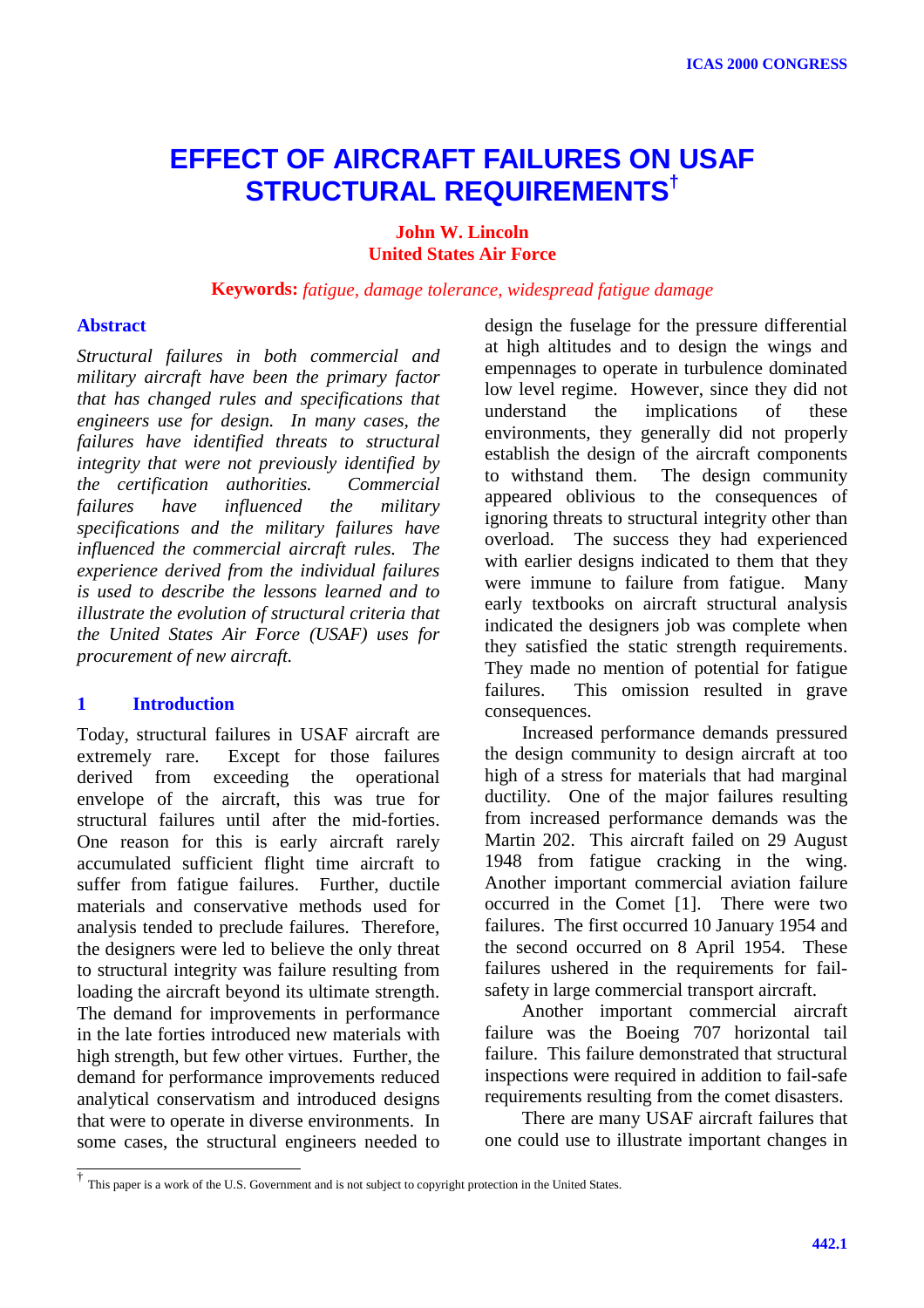either standards or specifications. One of these is the F-4 accident at Nellis Air Force Base, Nevada on 23 January 1973. This failure conclusively demonstrated to the USAF that a structure was not fail-safe unless there was an inspection program designed to find the broken member before the secondary load path failed. Another important failure occurred in the T-38 aircraft when the training command changed their usage dramatically without advising the maintenance center engineers. Consequently, changes in inspection intervals were not implemented. However, three aircraft had profound effect on the way the USAF accomplishes its mission today. The first is the B-47 that led to the USAF Aircraft Structural Integrity Program (ASIP). The second is the F-111 that led to the adoption of damage tolerance in the USAF. The third is the KC-135 that led to a process for assessing widespread fatigue damage (WFD).

## **2 The B-47**

The catastrophic events leading to the establishment of the USAF ASIP in 1958 [2] are well-documented [3]. Of these events, the B-47 fatigue failures stand out as the most significant. These problems crippled the main striking force of the Strategic Air Command at a time of extreme world tension. The B-47 and other aircraft provided the hard lesson that aircraft designed based on static strength alone would likely not reach their planned service life.

The prototype of the B-47 made its first flight on December 17, 1947. The USAF accepted the aircraft based on a static test of the B-47B in 1950 and started quantity production in 1951. There was a flight load survey demonstration of a B-47B from September 1952 to March 1954. When production ended in 1957, more than 1,200 of these aircraft were serving with the Strategic Air Command at USAF bases throughout the world. The B-47 normally carried a crew of three - pilot, copilot (who operated the tail turret by remote control), and an observer who also served as navigator, bombardier, and radar operator. The maximum mass of the aircraft was 102,494 kilograms and its maximum speed was 981 kilometers per hour. It was powered by six General Electric J47 engines each with a thrust of 32,027 Newtons. The USAF did not specify a service life, but they intended to maintain the aircraft in service until 1965. The engineers based the design on the premise that failure from overload was the only threat to its structural integrity. Fatigue failures of this aircraft demonstrated the fallacy of this premise. On the same day, 13 March 1958, in separate incidents, two of these aircraft suffered failure because of fatigue. Near Homestead Air Force Base, Florida, a B-47B disintegrated at 15,000 feet, three minutes after takeoff. Its center wing section failed at approximately buttock line 45. The aircraft had a total flight time of 2,077 hours at the time of failure. The same day, a TB-47B failed at 23,000 feet over Tulsa, Oklahoma, after the lower left wing failed at buttock line 35. This aircraft had flown 2,418 hours. While the USAF and the contractor were investigating the two 13 March accidents, three more failures followed. This indicated the 13 March failures were not isolated events. The USAF attributed one of these three to overload. They believed the other two were caused from fatigue. One of these aircraft appeared to explode at 13,000 feet just prior to a refueling rendezvous near Langford, New York on 10 April. On 15 April, a B-47E with a total flight time of 1,419 hours took off into a storm from McDill Air Force Base, Florida and disintegrated shortly afterwards.

The USAF approached the solution of this problem through flight restrictions, and a test program as well as additional inspections and instrumentation. They placed flight restrictions on aircraft mass, airspeed, and load factor. The test program included independent cyclic tests in three laboratories. The USAF contracted for these tests at the Boeing plant in Wichita, Kansas, the Douglas plant in Tulsa, Oklahoma, and the National Advisory Committee for Aeronautics (NACA) laboratory at Langley, Virginia. To the surprise of the USAF, the test at Boeing revealed a new fatigue critical location at fuselage station 508. The test article failed after 1,275 cyclic test hours. Although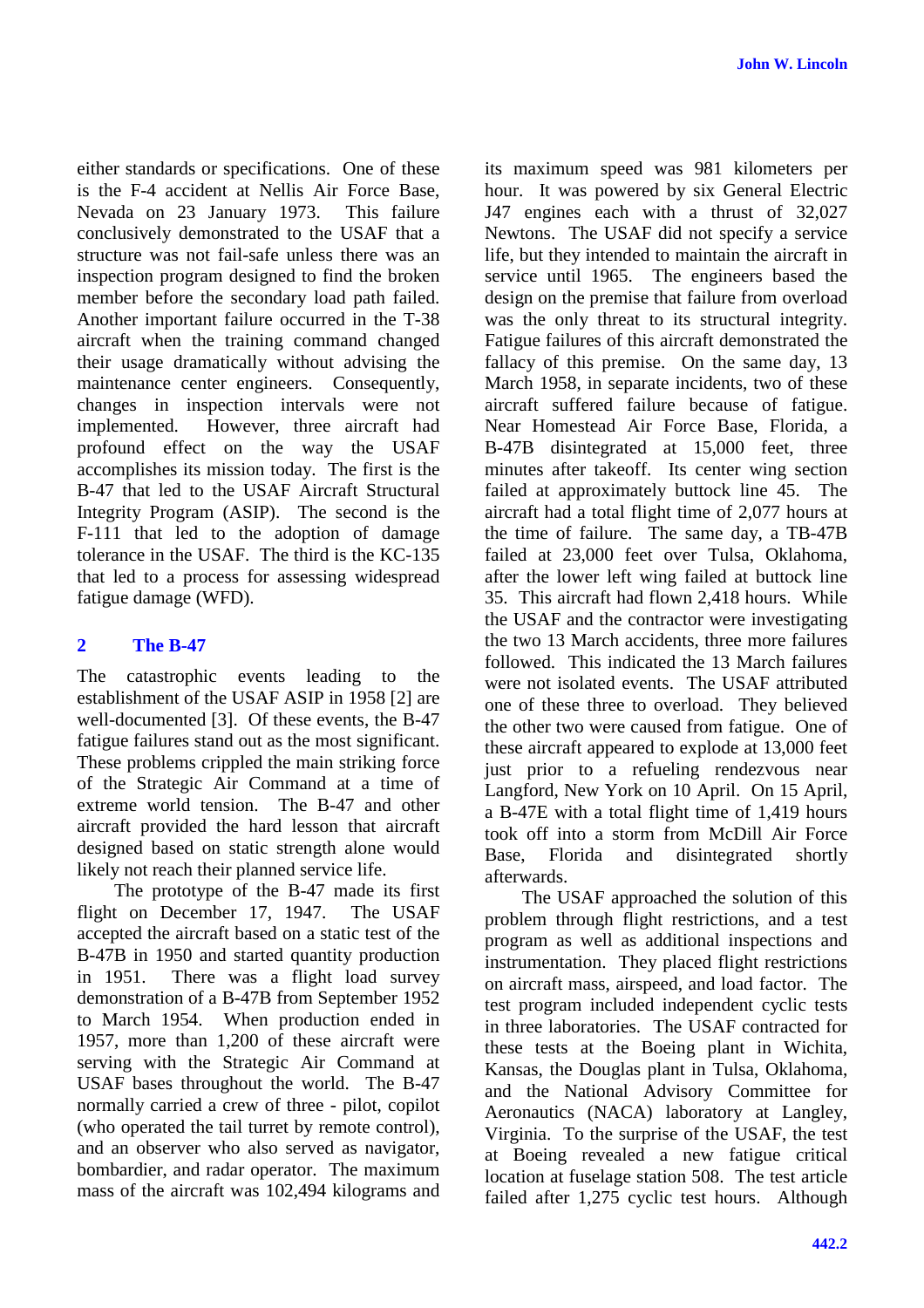the USAF specified the laboratories to conduct the tests with identical spectra, there were significant differences in the test results. The tests, however, served their purpose by identifying areas that the USAF must modify in operational B-47 aircraft. By the late 1960s, the B-47 was obsolete and was removed from operational service.

The USAF was unsure whether the B-47 failures indicated a chronic problem in all Air Force aircraft. To answer this question the USAF Chief of Staff, General Curtis LeMay gave informal approval on June 12, 1958 to proceed with a program called the "Aircraft Structural Integrity Program" as proposed by the Wright Air Development Center (WADC). The primary objectives of this program were the following:

(a) Control structural fatigue in the operational aircraft fleet.

(b) Devise methods of accurately predicting aircraft service life.

(c) Provide the required design process and test techniques that would avoid structural failures in operational aircraft.

A later policy directive issued by General LeMay on November 19, 1958 formalized the program. The USAF initially defined the detail requirements in ASD-TN-61-141.

The 1958 ASIP included a requirement that an aircraft be designed to withstand the repeated loads expected during its service life. As validation that this requirement was met, the aircraft was subjected to a laboratory (fatigue) test that simulated its expected service loading. The period for which the aircraft would be declared safe to operate (the safe life) was the equivalent flight time to failure in the fatigue test divided by a scatter factor, usually four. Therefore, a fighter aircraft, which a manufacturer designed for an operational life of 4,000 hours would have to successfully pass a laboratory durability test of 16,000 hours.

The safe life approach is based on probabilistic methods. The structural engineer selects materials and designs individual members of the structure based on a failure rate such that operationally no failures are expected within the design service goal for the aircraft. Tests of components representative of production determine the variability of the quality of the structure and consequently the scatter factor needed to interpret full-scale fatigue test results. Either the log normal distribution function or the Weibull distribution function is typically used to represent the reliability of the structure. The development [4] of the reliability function for the Weibull distribution function provides the basis for the reliability calculation.

For aluminum structures, the Weibull shape number is typically in the interval of [4.0,6.0]. Therefore, if the Weibull shape number is 6.0, then the test scatter factor needs to be approximately 3.5 to demonstrate the desired reliability. However, for high strength steel, the Weibull shape number is in the interval of [2.0,3.0]. For a Weibull shape number of 3.0, the test scatter factor may need to as high as 13.0 to demonstrate the desired reliability [5].

Data derived from tests indicate that, in addition to the material influence on the Weibull shape number, there is spectrum content effect on this number. For example [6], test results with a fighter spectrum appear to have a significantly higher Weibull shape number than test results with a constant amplitude spectrum. Further, it is not possible to determine the quality of the test article in relation to the population of production aircraft. The potential exists that manufacturing or service induced damage in some members of the population may violate the basic premise of the reliability concept. All of these influences make it extremely difficult to determine the reliability demonstrated by the full-scale fatigue test.

# **3 The F-111**

The F-111 was originally known as the TFX (Tactical Fighter "X"), and was conceived to meet the USAF requirement for a new tactical fighter-bomber. In 1960, the Department of Defense (DoD) combined the USAF's requirement with a Navy need for a new air superiority fighter, and initiated a competition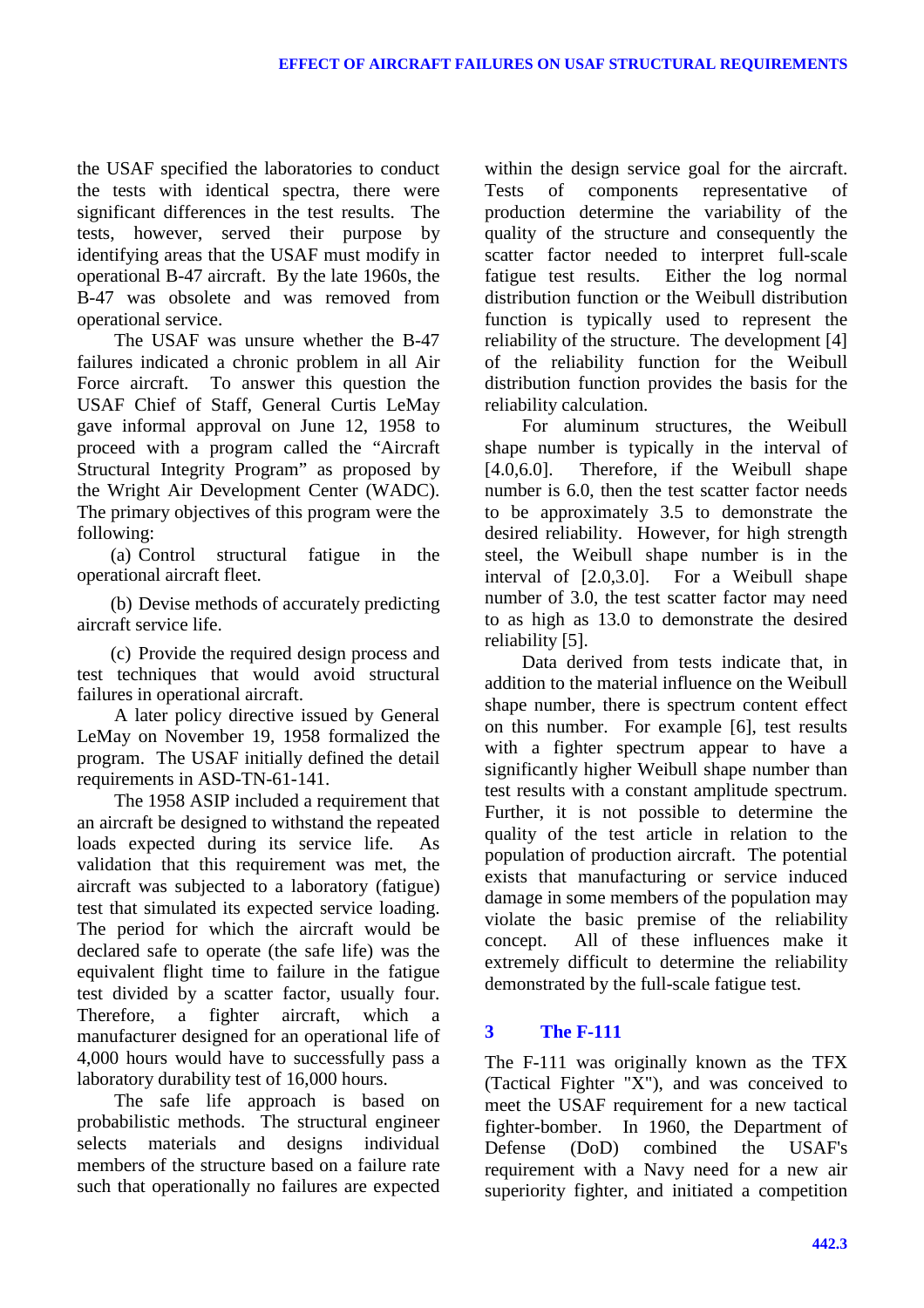among aircraft manufacturers for the final design. In 1962, General Dynamics and Boeing were selected as finalists with the General Dynamics TFX design eventually winning. DoD awarded the contract to them on December 21, 1962, to design and build this aircraft. The USAF version was known as the F-111A and the Navy version the F-111B. The F-111A was powered by two Pratt & Whitney TF30-P103 turbofans. The early F-111A engines had extremely bad compressor surge and stall problems. The Navy was never enthusiastic about this program. The F-111B was quite heavy for carrier operations and the Navy cancelled the program when it failed to meet the requirement for handling on an inclined deck. The first flight of the F-111A took place in December 1964, and the first production models were delivered to the USAF in October of 1967. The variable sweep wings were able to move from 16 degrees (full forward) to a sweep angle of 72.5 degrees (full aft). The two crewmembers sat side-by-side in cockpit module that served as an emergency escape vehicle. Using internal fuel only, the plane had a range of more than 4,000 kilometers. External fuel tanks could be carried on the pylons under the wings and jettisoned if necessary. The USAF aircraft was produced in a variety of models, including the F-111A, F-111D, F-111E, and F-111F, as well as the FB-111A strategic bomber version. The FB-111A aircraft had a 1.07-meter increase in wing span and used the TF30-P-7 engine. In all, 563 F-111s of all series were built. All of the F-111s had numerous problems, and only the F-111F actually fulfilled the original TFX design specification. The F-111F had an empty mass of 21,367 kilograms and a maximum takeoff mass of 45,000 kilograms. The F-111F was able to reach Mach 1.2 at sea level and Mach 2.5 at 60,000 feet. All F-111s were retired from the USAF inventory on 27 July 1996.

The demand for high performance from this aircraft placed great demand on the structural mass of the aircraft. The constraints to produce a minimum mass design with a variable wing sweep were met with monolithic wing pivot and wing carry-through box fabricated from heat-treated D6ac steel that included welds. Most components were heat treated to an ultimate tensile strength of 1520- 1660 MPa with the upper surface of the carrythrough box and access door heat treated to 1790-1930 MPa. These components were typically forged and then welded into the desired assemblies. The manufacturer machined some of them, however, from rolled plate stock.

However, the design, development, and certification of the F-111 structure followed the principles defined in ASD TR 66-57 "Air Force Aircraft Structural Integrity Program: Airplane Requirements." The USAF published this document following the policy change resulting from the B-47 failures. Consequently, it was qualified for life through the safe life methodology by means of fatigue testing. Many failures slowed the testing of the aircraft, which began in August 1968. After only a few hundred hours, the wing carry-through box failed due to fracture of a Taper-Lok bolt in the rear spar web. The investigation following this failure led to improvements in the installation of these fasteners. The second failure occurred in the wing carry-through box in February 1969. This failure occurred in a straight hole used to mount a bracket. Inspections of 23 similar holes in the structure revealed additional cracking. The contractor modified these holes to accept the fatigue resistant Taper-Lok fastener. The USAF then tested a new test article that incorporated all of the modifications from previous test findings. This article failed in June 1969 with 8,000 equivalent test hours. The failure was located in the outboard closure bulkhead of the wing carry-through box. A simple modification eliminated this problem. The contractor continued testing successfully with a new wing box until the test article reached 16,000 simulated flight hours. The USAF interpreted the test, in which the spectrum was more severe than expected in operational service, as meeting a 6,000-hour life with a scatter factor of four.

The USAF subsequently accepted the aircraft for operational service. On December 22, 1969, F-111A Number 94 (SN 67-049)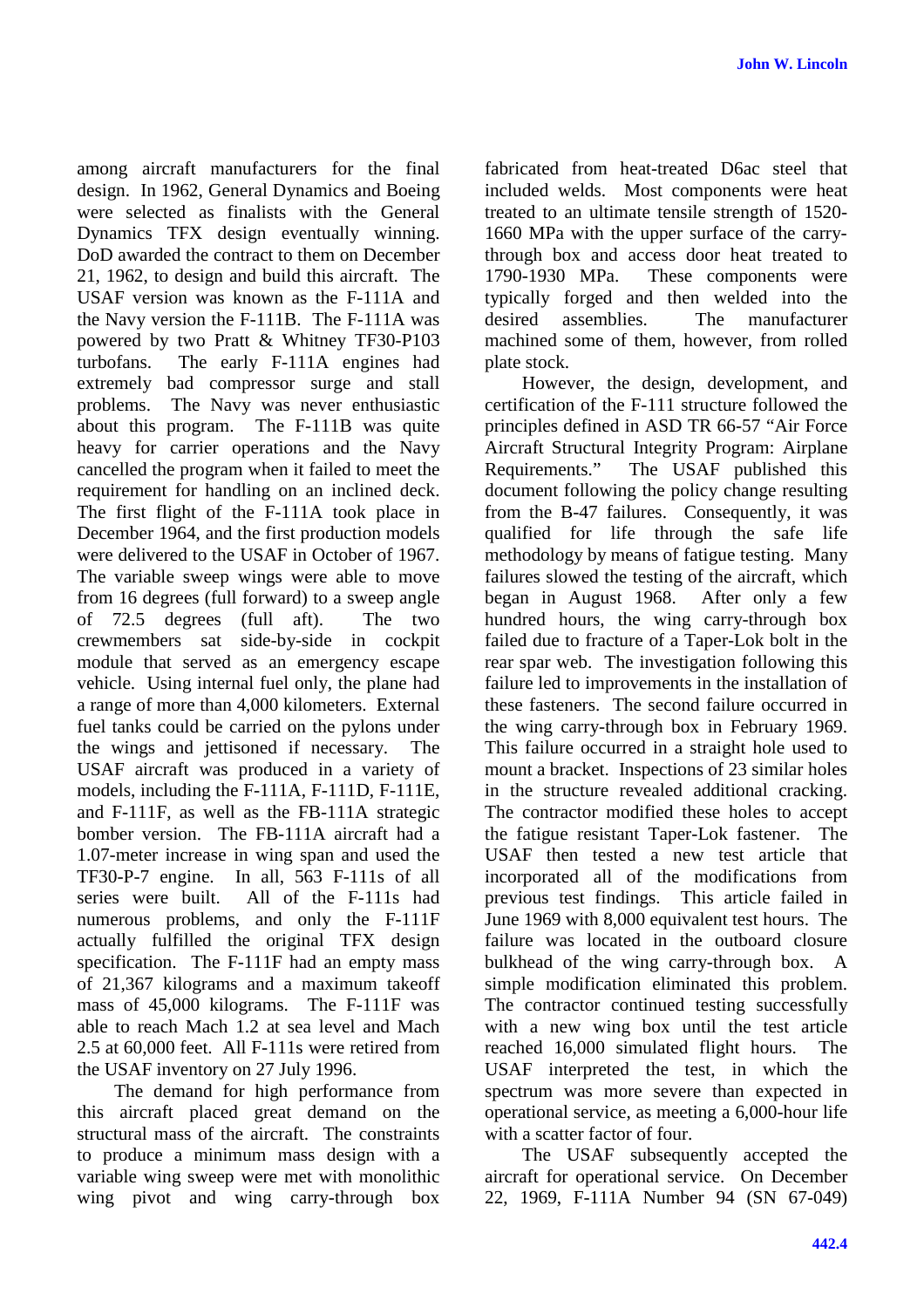crashed as a result of a wing failure in the lower plate of the left wing pivot fitting. At the time of failure, the aircraft had approximately 100 hours of flight time. It occurred during a pullup from a rocket-firing pass at the Nellis Air Force Base, Nevada range. The USAF immediately grounded all F-111 aircraft and sent the failed part to General Dynamics. Metallurgical examination showed that the manufacturing process had produced a defect that served as a nucleation site for a fatigue crack. The principal evidence of this was the presence of a decarburized zone at the surface of the flaw and iron oxides on the fracture face. These findings are characteristic of the high temperatures associated with forging and heat treatment. The metallurgists believed that this flaw was the result of a cooling crack that occurred after the final forging cycle. Normally, the manufacturer detects and removes this type of crack before proceeding with further steps in the fabrication process. The inspection procedures used included ultrasonic pulse echo transmission, conventional magnaflux, and x-ray. Because of the size and unusual geometry of the part, the flux field applied during the magnetic particle inspection was inadequate to cause the migration of the iron particles to the flaw. In addition, the ultrasonic inspection could not detect a flaw with the orientation to the surface as had existed on the crashed aircraft. X-ray was probably ineffective because of the tightness and orientation of the defect. Consequently, the manufacturer did not detect this flaw as it passed through the fabrication process.

The USAF established the Phase I "Recovery Program" in February 1970 to restore the fleet to 80 percent of design capability. This program included a proof test loading of each aircraft to design limit load  $(+7.33g)$  and  $-2.4g$  at a wing sweep of 56 degrees and a temperature of –40° C. A USAF Scientific Advisory Board Panel introduced the concept of cold proof test. C. Tiffany, a member of this panel, had previously successfully used cold proof testing in the space program for the inspection of steel fuel tanks. This is an extremely useful tool for the inspection of steel structures since cooling reduces the fracture toughness of steel. Consequently, the reduced fracture toughness reduces the critical crack size. Thus, if a structure has a crack of critical size at the reduced temperature, it will fail under the proof load condition. If it does not fail, then the structure does not have a crack of this size or greater. Consequently, when the operating temperature exceeds the proof test temperature, the number of failure-free flight hours may be easily determined.

The USAF funded the building of a proof test facility at General Dynamics in Fort Worth, Texas and at the Sacramento Air Logistics Center, California. The initial proof testing was completed in February 1972 on 340 F-111A/D/E and FB-111A aircraft.

The proof test process was repeated after approximately 1,500 flight hours. Since the proof test program started in 1970, there have been 11 major failures in proof testing. The defects that led to these failures could have caused an in-flight catastrophic failure. When failures occurred during proof testing, the USAF responded as if an in-flight failure had occurred. They initiated fleet-wide inspections and made modifications where appropriate. These proof test failures proved the lack of validity of the safe life methodology for the steel alloys used in this aircraft. Each of the aircraft suffering a proof test failure would have experienced an inservice failure in less time than that validated by previous fatigue testing.

There was some justification for believing the flaw found in the 1969 failure to be unique since the USAF could not reproduce the failure in the laboratory and did not see such a failure on another F-111 aircraft. In addition, if the F-111 incident had been the only failure of the safe life approach, the USAF would have likely rationalized the F-111 wing pivot flaw as a oneof-a-kind event and continued with this method. From other problems in the USAF aircraft, however, it had become evident that the safe life methodology had not precluded the use of low ductility materials operating at high stresses. The safe life also had not recognized that any single aircraft might have "rogue"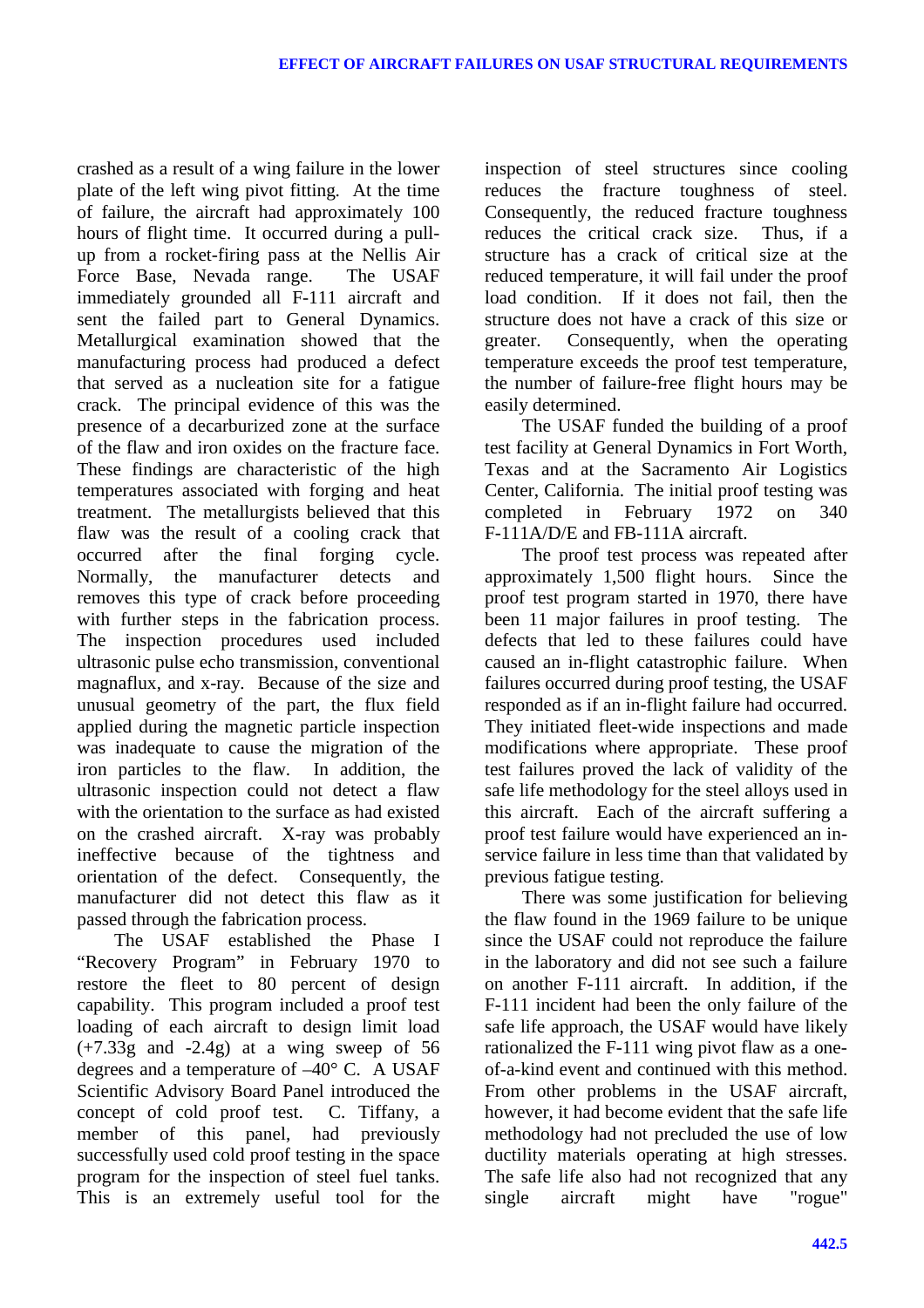manufacturing or service-induced defects that could lead to premature failure.

The recovery program for the F-111 was the first major application of damage tolerance concepts to aircraft.

The USAF significantly changed its structural integrity program because of the failure of an F-111 in 1969. Up to that time, the USAF had been concentrating on improvement in reliability methods to maintain flight safety of their aircraft. In addition, they were examining the potential for using the fracture mechanics based approach called damage tolerance [7]. The F-111 failure provided the basis for the decision on which path they would take. It ushered in the era of damage tolerance in the USAF [8]. The first assessments performed on the C-5A and the B-1A in 1971 and 1972 helped derive the original damage tolerance assessment (DTA) requirements for the USAF. These requirements were derived for monolithic (i.e., slow crack growth) structures. The failure of an F-4 wing, previously mentioned, also strongly influenced the damage tolerance requirements as initially established in MIL-A-83444. The technology for the analysis of fail-safe designs has evolved slowly, primarily because of the need for extensive finite element programs supported by expensive test programs. The change to a damage tolerance approach prompted considerable research and development in the area of fracture mechanics. At that time Air Force Flight Dynamics Laboratory was the focal point for much of this research. In the sixties and seventies, they developed much of the fracture technology that is still in use today. In addition, since the damage tolerance approach forced the engineer to better understand the stresses in the structure, finite element techniques emerged as the method of choice for the stress analysis. These capabilities permitted the USAF to perform a DTA of all the major weapon systems in the inventory in the seventies and eighties [9]. This effort required over one million man-hours to complete and every major manufacturer was involved with this activity. Because of this activity, industry was able to develop the technology required for this type of analysis.

This technology is also suitable for application to new aircraft developments. Consequently, the USAF was able to include damage tolerance requirements in the specification for new aircraft procurement.

The level of safety afforded by the DTA process has proven through service experience to be high. However, it is evident that the probability of having an initial defect larger than the rogue flaw is considerably less than probability of missing a significant crack in the structure through an inspection. Therefore, for aircraft that are approaching a state of general cracking or their economic life, it is prudent to re-examine the damage tolerance derived inspection intervals to determine if they should be reduced. This may be done by means of a risk assessment [10]. Extensive cracking is not expected to be a problem for recently developed USAF aircraft since they were designed for two lifetimes of slow crack growth from a 1.27 mm initial flaw. This two lifetime slow crack growth guidance is included in the JSSG 2006 specification guide for structures.

A number of benefits have been derived from the DTA process. One of the more significant benefits is that it has placed the USAF in an active mode of problem identification rather than the reactive mode that prevailed in the sixties and early seventies. This has permitted the Air Logistics Centers to make long range plans for inspections and modifications of their aircraft. Further, the Air Logistics Centers now have specific inspection requirements (i.e., the how, when and where to inspect). Consequently, the logistics community has enthusiastically embraced the DTA process. This acceptance has significantly enhanced its success.

## **4 The KC-135**

The KC-135, a tanker aircraft that followed the KC-97, was designed to refuel the B-52 fleet. The KC-135 was derived from an aircraft designated as the 367-80 developed by the Boeing Company with their own funds. The Boeing 707 and 720 were also derived from the 367-80 design. The first flight of a KC-135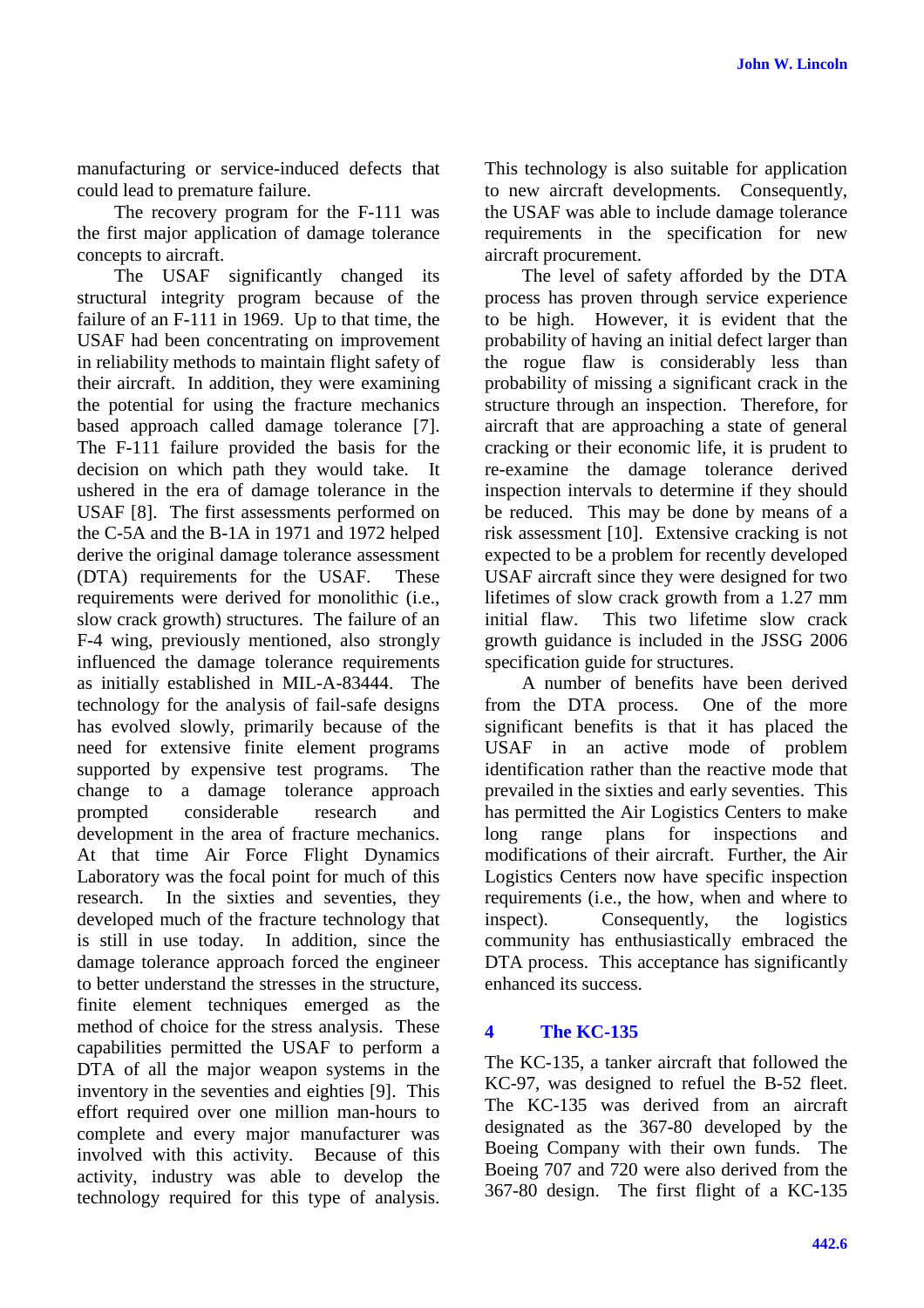occurred 31 August 1956. Five other configurations of this aircraft were delivered before production was terminated in 1965 after 820 aircraft had been manufactured. Thirtyseven different designations of the -135 aircraft now exist. The maximum takeoff mass is 146,285 kilograms and the fuel transfer load is 90,719 kilograms. It is powered by four CFM-International F108-CF-100 turbofan engines in the KC-135R configuration and four Pratt & Whitney TF-33-PW-102 turbofan engines in the KC-135E configuration. The thrust for the CFM engine is 996,233 Newtons and 80,068 Newtons for the TF-33 engine.

The KC-135 did not have a design service life originally specified. In 1962, the USAF made a decision to perform a fatigue test to better quantify the expected life. This test was conducted to failure of the wing at 55,080 test hours of a tanker mission of 5.1 hours. Based on this test, it was believed that a service life of 13,000 hours could be achieved if certain modifications were performed. These modifications consisted of reworking approximately 2,000 fastener holes.

Contradictory to the 1962 fatigue test results, the KC-135 aircraft experienced service problems early in its life. The 7178-T6 lower wing skins were designed with stresses approximately fifty percent higher than the 707 aircraft which had the higher toughness 2024-T3 alloy for the lower wing skins. Consequently, aircraft operating between 1,800 and 5,000 flight hours had experienced fourteen cases of unstable cracking in the lower wing skins. In all, there have been approximately thirty cases on unstable cracking in the range of 1,800 to 17,000 flight hours. The longest of these cracks was approximately 1.1 meters.

In addition to these problems, by 1968, it had become evident that a service life of 13,000 hours would not be adequate for this aircraft. Therefore, in 1972, another fatigue test was performed to determine the actions required for extending the life beyond 13,000 flight hours. This test was significantly more sophisticated than the earlier 1962 test and was more representative of actual force usage. One of the main differences was in the application of high loads. The 1962 test included an application of ninety percent of limit load every 200 flights. The 1972 test included the application of sixtytwo percent of limit load every 200 flights. Because of the retardation effect of the ninety percent limit load application, the 1972 test exhibited earlier and more cracking than exhibited by the 1962 test. In fact, 367 cracks were found in the 1962 test article and 1060 cracks were found in the 1972 test article. However, as with the 1962 test, there was poor time correlation of the cracks occurring on the fatigue test article and those occurring in operational aircraft. The wing of the 1972 test article failed catastrophically at 55,505 cyclic test hours. Based on the results of the 1972 test, the USAF determined that the lower wing surface would need to be replaced at 13,000 equivalent tanker hours. The results of this test also alerted them to the possibility that the fail safety of the wing structure could be degraded by the presence of WFD [11].

Since some aircraft were near or already over the threshold of 13,000 equivalent tanker hours, a decision was made to replace the lower wing surface on these aircraft. Further, since the only available design at that time was the original 7178-T6 wing, that material was used for the replacement. This was done for twentynine wings. This replacement was questionable because it was accomplished with the same brittle material. However, it is likely that it did enhance the safety of the aircraft and, in addition, provided wings for teardown inspections.

The teardown inspections of six wings removed for a wing skin replacement served as the basis for an assessment of the influence of crack pairs. A crack pair was defined as a primary and secondary crack located such that an unstable primary crack could cause the secondary crack to go unstable and therefore precipitate catastrophic failure of the wing. In other words, the assessment was made for determining the degradation of the fail safety of the wing because of WFD. Finite element analyses of the wing have shown that approximately twenty fastener holes are subjected to significantly higher stresses in the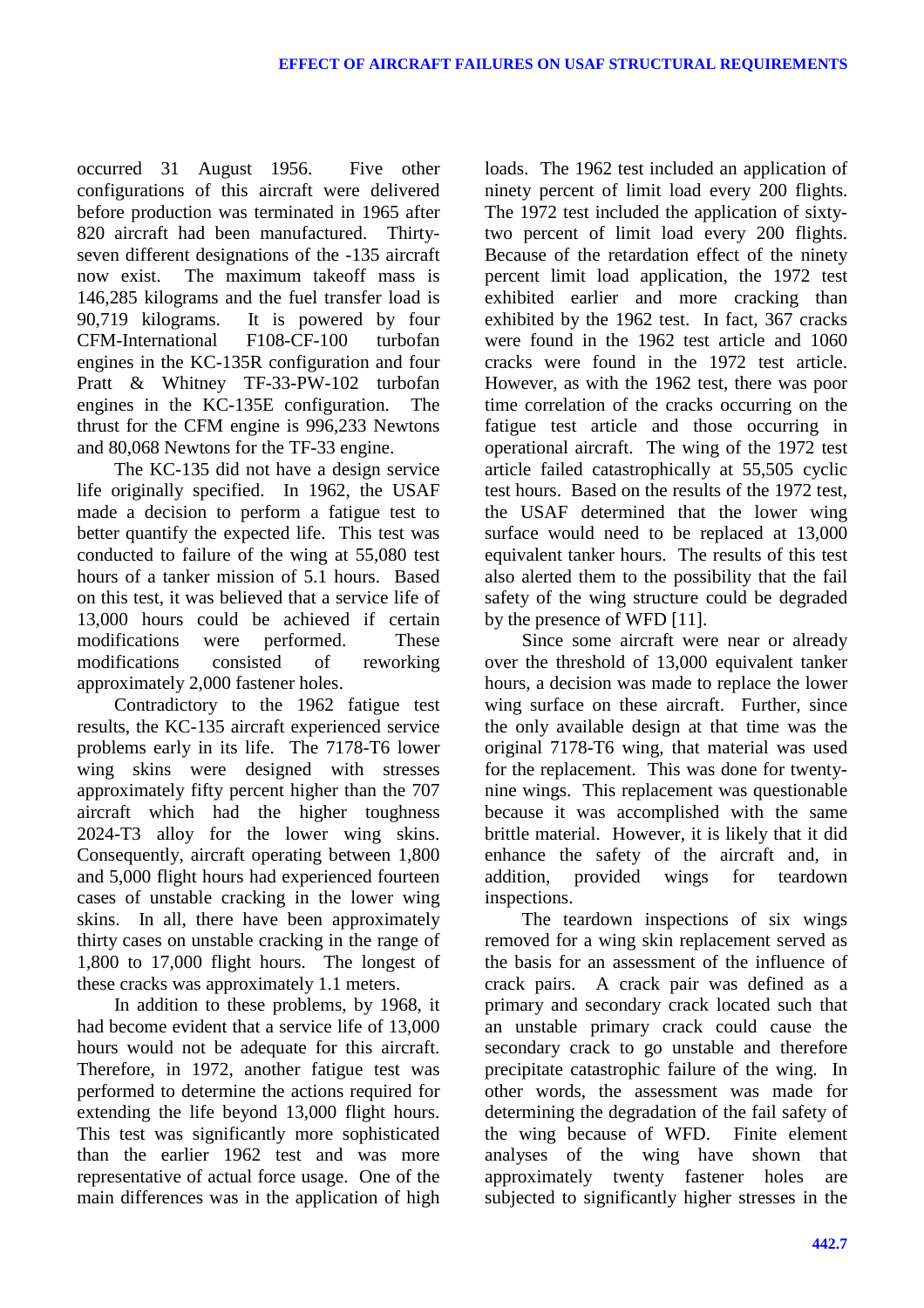event of failed skin element. If there were a crack of one millimeter in one of these fastener holes then the residual strength would have been reduced to a level considerably below limit load. A risk analysis for the wing was conducted by R. Meadows from the Oklahoma Air Logistics Center located at Tinker Air Force Base, Oklahoma. The database included 245 cracks, each of which were 1.27 millimeters or longer in length. In addition, 29 crack pairs were found which for the purposes of this study were defined as 1.27 millimeters in length for the primary crack and 0.254 millimeters in length for the secondary crack. Meadows used the most critical crack pair from each aircraft for his evaluation. The results of this examination showed that the mean time for a crack pair to develop was 10,709 to 15,441 flight hours with ninety five percent confidence. Based on these results, Meadows performed a risk assessment and found that by the time the fleet of aircraft had reached a life of 13,000 flight hours, he expected, at best, one loss and, at worst, fourteen losses. He also concluded that the degradation of fail safety started at about 11,000 flight hours.

Another teardown inspection of an aircraft with 11,558 flight hours indicated multiple crack alignment at the Wing Station 360 splice. Boeing determined that this splice, which is a known area of high stress, would have failed catastrophically with the application of seventy percent of limit load. In December 1976, a VC-135B was in the depot for replacement of the lower wing surface when it was found that the rear spar chord in the center section was severed and there were adjacent wing skin cracks. This aircraft had 12,400 flight hours. Further teardown inspections of wings that had been in service 8,000 to 10,000 hours revealed that there were aircraft in the fleet that were exhibiting more WFD than that found in the population examined by Meadows. Consequently, the recommendation was made that the lower wing surface should be replaced between 8,000 and 9,000 flight hours and restrictions should be placed on aircraft that were operating above 8,500 flight hours. The replacement was successfully performed without loss of an aircraft.

WFD is a major concern in aircraft since it can destroy the fail-safety that the operator relies on to maintain structural integrity. This phenomenon has occurred on many aircraft, both military and commercial. The USAF has learned WFD can degrade the fail-safe capability of a structure with cracks that are of the order of one millimeter in length [12].

The onset of WFD in a structure is characterized by the simultaneous presence of cracks at multiple structural details, which are of sufficient size and density whereby the structure will no longer meet its damage tolerance requirement. This means that the structure is incapable of maintaining its required residual strength after partial structural failure. In many cases, this deterministic definition is difficult to apply because of the complex cracking scenarios. Further, this definition may lead to an excessively conservative determination of the time of onset of WFD. An alternate definition that removes these problems is the following: The onset of widespread fatigue cracking is that point in the operational life of an aircraft when the damage tolerance or fail-safe capability of a structure has been degraded. The degradation is such that after partial structural failure the probability of failure of the structure falls below the thresholds specified by the procuring (or certification) agency.

For the USAF, the threshold single flight probability of failure for the intact structure is  $10^{-7}$ . The USAF has determined the threshold for the conditional single flight probability of failure through their perception of the discrete source damage threat. In the case of the C-5A, they assumed the probability of discrete source damage was  $10^{-3}$  [12]. For the case of the 707 they assumed it was  $10^{-4}$  [11].

One of the primary inputs to the risk assessment approach to determine the onset of the time to WFD is the distribution of cracks in the structure. The USAF has determined this distribution through teardown inspections of full-scale fatigue test articles or operational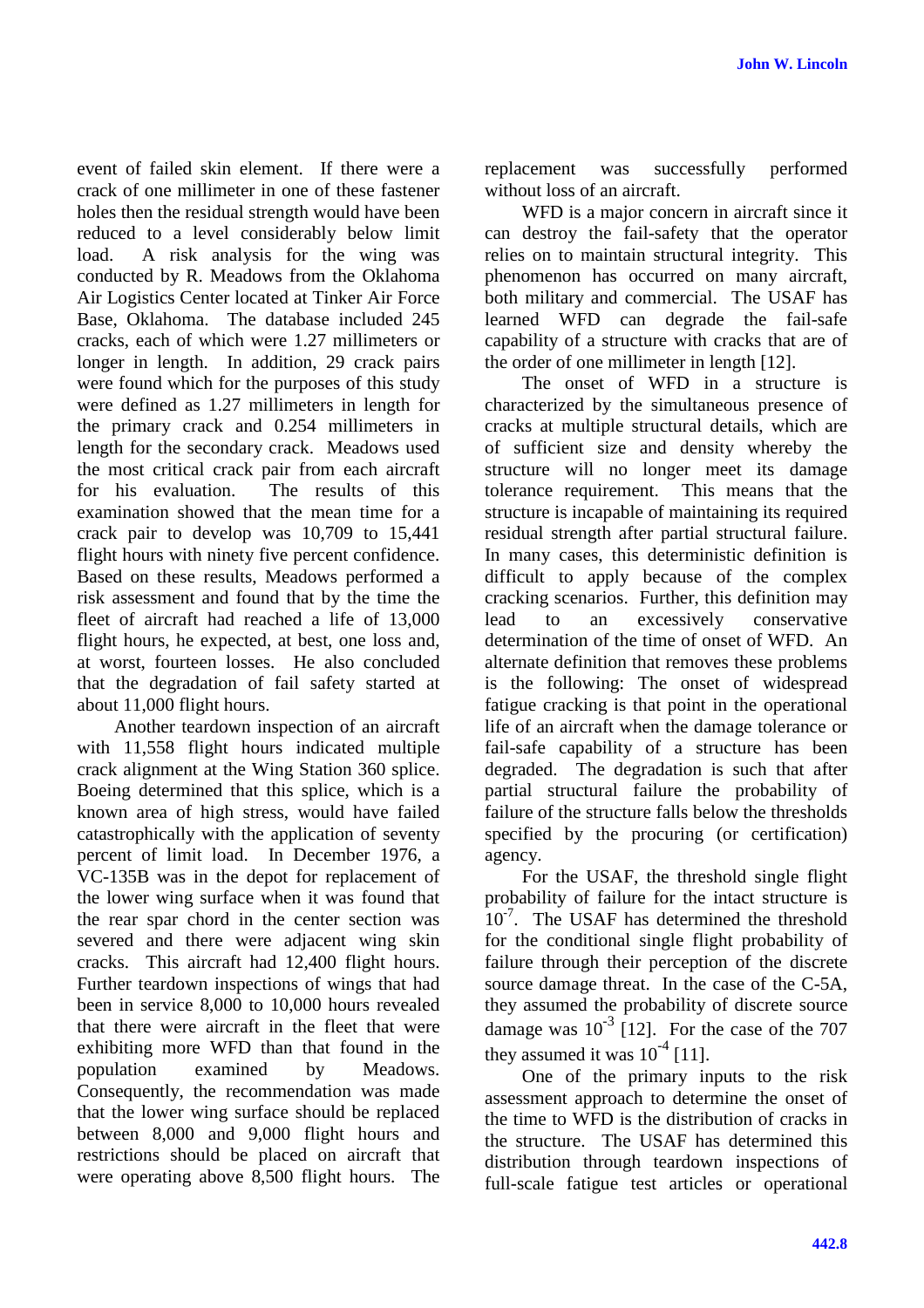aircraft. They believe this is the best method currently available to obtain the data required to derive the probability distribution function for equivalent initial cracks in the critical areas of the structure. The word "critical" here refers to an area that could significantly contribute to the probability of failure.

The probabilistic approach also requires the stress density function for each critical area is determined. The USAF derives this function from the available usage information generated by their individual aircraft tracking programs. The desired stress density function is the one for a single flight of an aircraft selected at random. The structural analyst can easily derive this function from the stress exceedance function developed as a part of the deterministic damage tolerance analysis. One can then compute the joint probability distribution of cracks and stress and integrate this function over the point set where the crack size has reached critical length. The result of this calculation is the single flight probability of failure. The time at which the probability of failure is unacceptable is the onset of WFD.

Therefore, the USAF considers the cracks in the structure and the stresses at the critical locations as random number sets. The crack growth function and the residual strength function are also random functions because of the intrinsic variability of the material properties. Fortunately, the variability of the crack growth and residual strength functions does not appear to have a major impact on the risk of failure. Therefore, the analyst uses his best estimate of the mean of these functions in the risk assessment.

The damage scenarios in an airplane that could constitute WFD differ depending on location in the aircraft. However, typically, they fall into two categories. The first of these is multiple site damage - characterized by cracks in multiple details in the same structural element. The second is multiple element damage where there are cracks in multiple structural elements.

Previous efforts have shown the analyst can readily apply this type of analysis to the structures where the concern is multiple element damage. This was the case, for example, for the KC-135 and the C-5A. The application of the risk assessment technology to the case of multiple site damage is very much the same as it is for the case of multiple element damage. In the case of multiple site damage there will typically be a "boundary" that will determine if the cracking has the potential to become catastrophic. For example in the case of the fuselage lap splice, the boundary would be the crack stopper built into the structure at the frame or between the frames and its surrounding structure. This crack arrest feature protects the integrity of the structure. The condition of the crack stopper and its surrounding structure (that is, the boundary) will determine if the damage could propagate to catastrophic failure. Therefore, the interest is primarily in the degradation of the boundary with time and not the growth of the holes in the lap splice to linkup. Therefore, multiple site damage may be evaluated in the same manner as multiple element damage. Lockheed [13] demonstrated an example this of this in their risk assessment on of the inner to outer wing joint of the C-141 aircraft.

Emphasis must be placed on the detection, through nondestructive evaluation, of cracks that could be significant for determination of the onset of WFD. As indicated above, there is a need to make an estimate of this onset based on probabilistic assessment of cracking data derived from the teardown inspection of fatigue test articles or operational aircraft. The analyst must recognize, however, that this is only an estimate. It is not realistic to expect analyses to determine this time with great accuracy even with the most sophisticated fracture mechanics programs. The actual time may be either somewhat earlier or later than this estimate. It is important, therefore to be able to validate this prediction with nondestructive evaluation. This is difficult because the size of defect the inspector must find is quite small. As indicated above, the experimental evidence to date indicates cracks of the order of one millimeter can significantly lower the fail-safety capability of certain structural configurations.